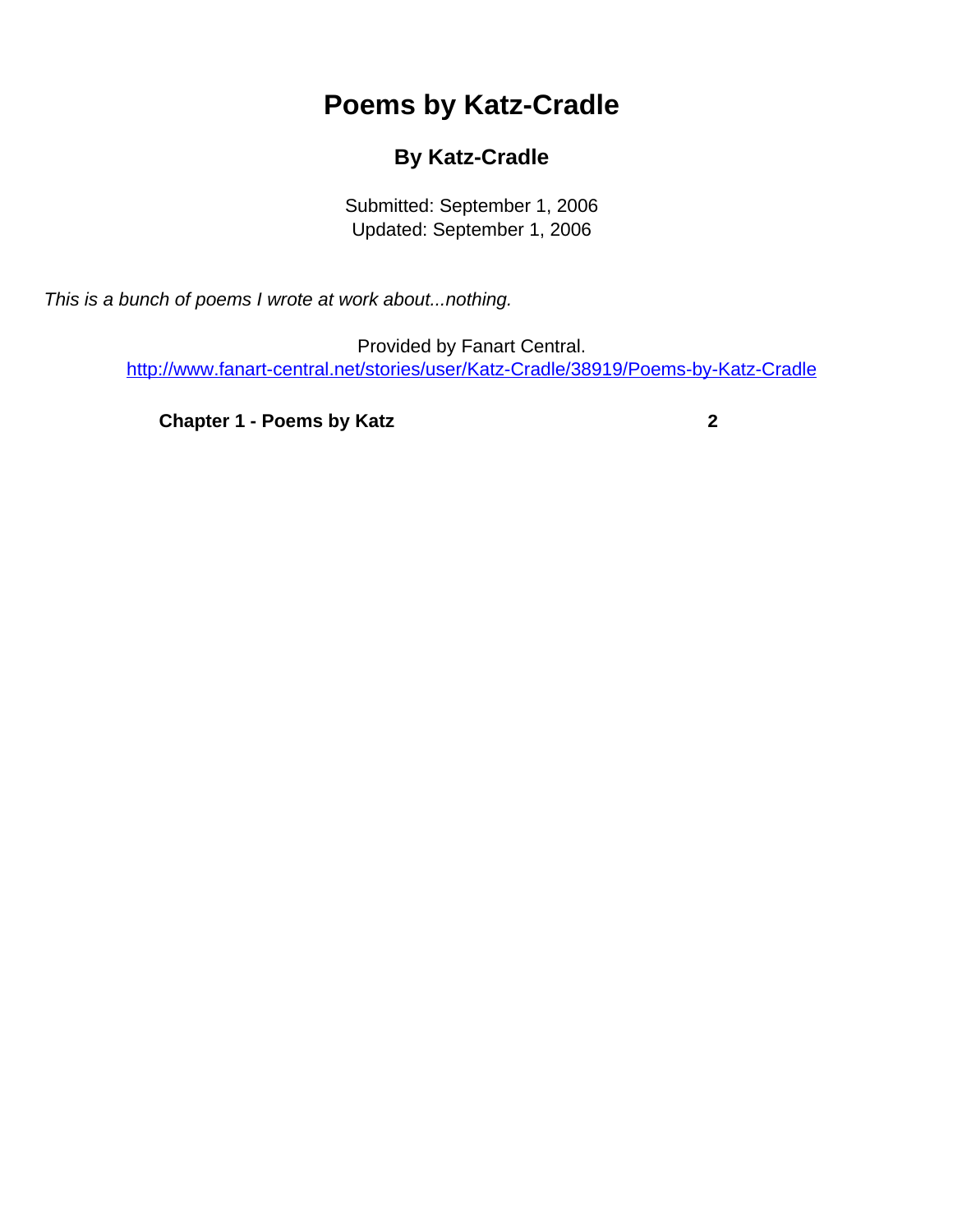# **1 - Poems by Katz**

<span id="page-1-0"></span>Poems by Katz-Cradle

### **Cant help but love you**

Sometimes I hate you But I can t help but love you

You bring e down But you pick me up

You leave me But you come back

You want things But you give things

I wish I could hate you But I can t help but love you.

#### **Jerk**

You re a jerk Selfish and mean You think your so tough You can t be seen with me Sometimes I wonder What goes on in your head A mean thought? A hateful word? Well whatever it is Its gonna hurt me You say you never hurt me But you do.

#### **When I look in a mirror**

When I look in a mirror